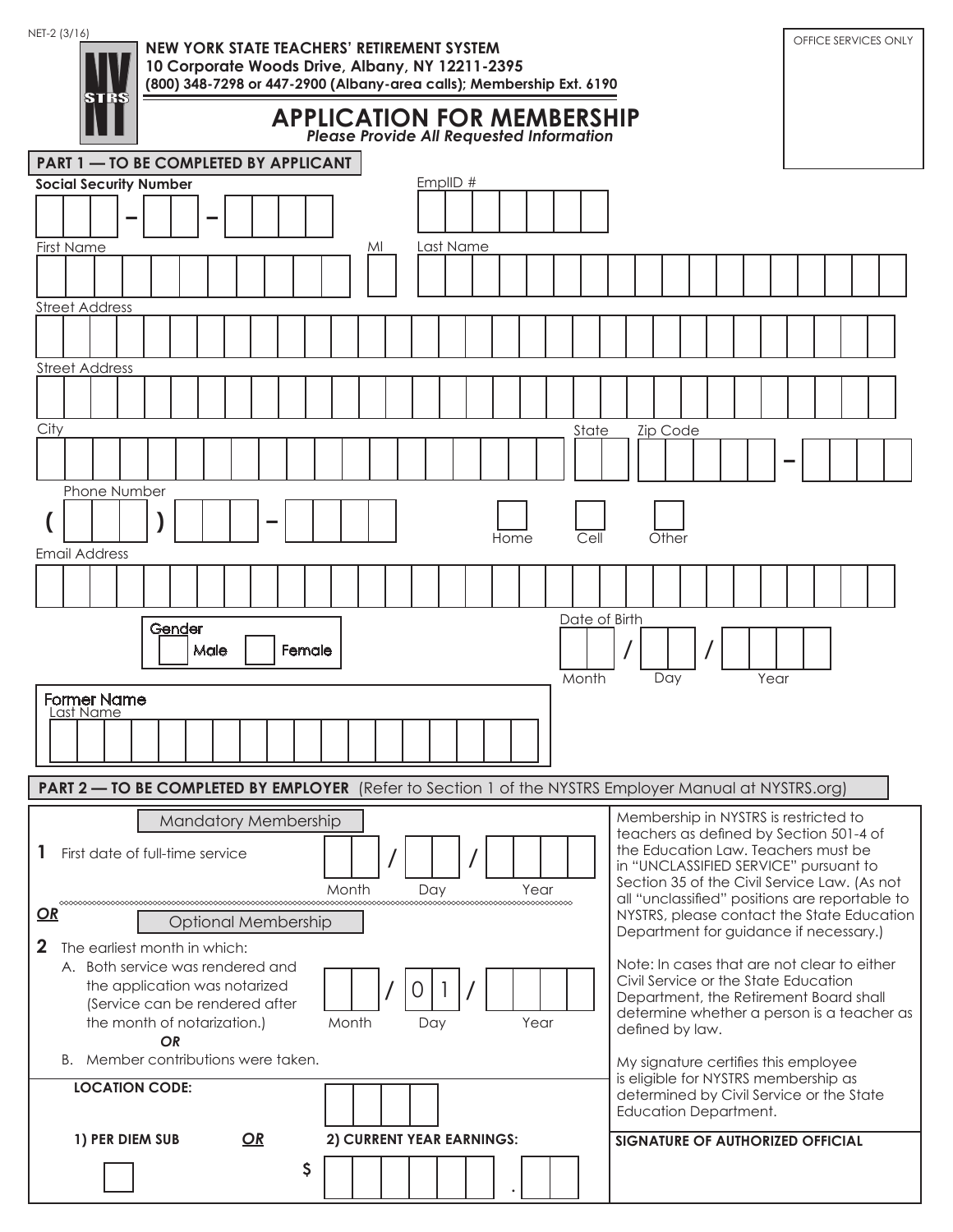# **NYSTRS SERVICE CREDIT \* SIX IMPORTANT QUESTIONS \***

You are responsible for ensuring your records are complete and accurate. Failure to provide any of the following necessary information could result in the loss of or reduction in a future benefit.

# **For an explanation of questions 1-5, see page 6.**

| <b>NO</b><br><b>YES</b><br>1. Are you now a member of another New York State (NYS)<br>or New York City (NYC) public retirement system?                                |
|-----------------------------------------------------------------------------------------------------------------------------------------------------------------------|
| Name of Retirement System:                                                                                                                                            |
| <b>NO</b><br><b>YES</b><br>2. Are you receiving a pension (monthly benefit) from another<br>NYS or NYC public retirement system?                                      |
| <b>YES</b><br>NO<br>If yes, is it a disability pension?                                                                                                               |
| If YES, provide the information below and then refer to page 6 for important membership eligibility information.<br>Name of Retirement System:                        |
|                                                                                                                                                                       |
| Retirement Number:                                                                                                                                                    |
| <b>NO</b><br><b>YES</b><br>3. If you have former membership service that qualifies you to be<br>reinstated, do you elect reinstatement? This election is irrevocable. |
| If yes, in what system was your former service credited:<br>Name of Retirement System:                                                                                |
|                                                                                                                                                                       |
| System Membership or Registration #:                                                                                                                                  |
| <b>YES</b><br>NO<br>4. Do you wish to claim previous NYS or NYC public employment or<br>public teaching service not included in question 3?                           |
| <b>NO</b><br><b>YES</b><br>5. Have you ever served in the armed forces of the United States?                                                                          |
| <b>YES</b><br><b>NO</b><br>6. Are you currently an active member of the<br><b>Optional Retirement Program (TIAA/VDCP)?</b>                                            |
| If yes, name the employer:                                                                                                                                            |
|                                                                                                                                                                       |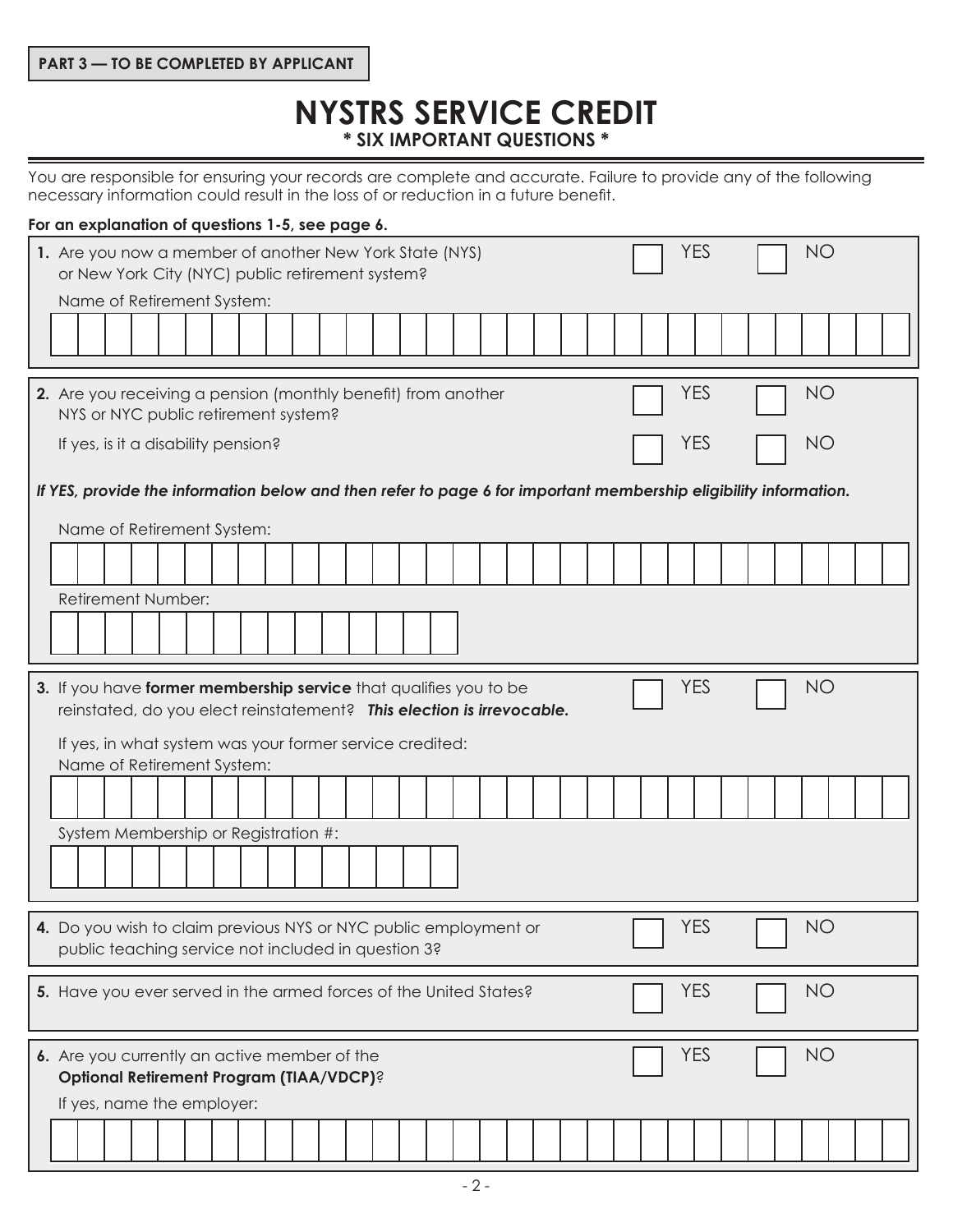| <b>Member Social Security Number</b>        |                   |     |         |      |  |            |        |                                                                         |  |                                                         |       |                          |          |  |   |              |              |        |  |
|---------------------------------------------|-------------------|-----|---------|------|--|------------|--------|-------------------------------------------------------------------------|--|---------------------------------------------------------|-------|--------------------------|----------|--|---|--------------|--------------|--------|--|
|                                             |                   |     |         |      |  |            |        | <b>PART 4 - DESIGNATION OF BENEFICIARY</b>                              |  |                                                         |       |                          |          |  |   | $(NET-11.4)$ |              |        |  |
|                                             |                   |     |         |      |  |            |        | Please review all information on pages 4-5 before completing this area. |  |                                                         |       |                          |          |  |   |              |              |        |  |
| <b>Name and Address of Beneficiary(ies)</b> |                   |     |         |      |  |            |        |                                                                         |  | Any changes made on this application must be initialed. |       |                          |          |  |   |              |              |        |  |
|                                             | <b>Check One:</b> |     | Primary |      |  | Contingent |        |                                                                         |  |                                                         |       |                          |          |  |   |              |              |        |  |
| <b>First Name</b>                           |                   |     |         |      |  |            | MI     | Last Name                                                               |  |                                                         |       |                          |          |  |   |              |              |        |  |
|                                             |                   |     |         |      |  |            |        |                                                                         |  |                                                         |       |                          |          |  |   |              |              |        |  |
| <b>Street Address</b>                       |                   |     |         |      |  |            |        |                                                                         |  |                                                         |       |                          |          |  |   |              |              |        |  |
|                                             |                   |     |         |      |  |            |        |                                                                         |  |                                                         |       |                          |          |  |   |              |              |        |  |
|                                             |                   |     |         |      |  |            |        |                                                                         |  |                                                         |       |                          |          |  |   |              |              |        |  |
| <b>Street Address</b>                       |                   |     |         |      |  |            |        |                                                                         |  |                                                         |       |                          |          |  |   |              |              |        |  |
|                                             |                   |     |         |      |  |            |        |                                                                         |  |                                                         |       |                          |          |  |   |              |              |        |  |
| <b>City</b>                                 |                   |     |         |      |  |            |        |                                                                         |  |                                                         | State |                          | Zip Code |  |   |              |              |        |  |
|                                             |                   |     |         |      |  |            |        |                                                                         |  |                                                         |       |                          |          |  |   |              |              |        |  |
| Date of Birth                               |                   |     |         |      |  |            | Male   |                                                                         |  | <b>Beneficiary Social Security Number</b>               |       |                          |          |  |   |              | Relationship |        |  |
|                                             |                   |     |         |      |  |            |        |                                                                         |  |                                                         |       |                          |          |  |   |              |              | Spouse |  |
| Month                                       |                   | Day |         | Year |  |            | Female |                                                                         |  |                                                         |       |                          |          |  |   |              |              | Child  |  |
|                                             |                   |     |         |      |  |            |        |                                                                         |  |                                                         |       |                          |          |  |   |              |              |        |  |
|                                             |                   |     |         |      |  |            |        |                                                                         |  |                                                         |       |                          |          |  |   |              |              | Other  |  |
|                                             |                   |     |         |      |  |            |        |                                                                         |  |                                                         |       |                          |          |  |   |              |              |        |  |
| Name and Address of Beneficiary(ies)        |                   |     |         |      |  |            |        |                                                                         |  |                                                         |       |                          |          |  |   |              |              |        |  |
|                                             | <b>Check One:</b> |     | Primary |      |  | Contingent |        |                                                                         |  |                                                         |       |                          |          |  |   |              |              |        |  |
| <b>First Name</b>                           |                   |     |         |      |  |            | MI     | Last Name                                                               |  |                                                         |       |                          |          |  |   |              |              |        |  |
|                                             |                   |     |         |      |  |            |        |                                                                         |  |                                                         |       |                          |          |  |   |              |              |        |  |
| <b>Street Address</b>                       |                   |     |         |      |  |            |        |                                                                         |  |                                                         |       |                          |          |  |   |              |              |        |  |
|                                             |                   |     |         |      |  |            |        |                                                                         |  |                                                         |       |                          |          |  |   |              |              |        |  |
| <b>Street Address</b>                       |                   |     |         |      |  |            |        |                                                                         |  |                                                         |       |                          |          |  |   |              |              |        |  |
|                                             |                   |     |         |      |  |            |        |                                                                         |  |                                                         |       |                          |          |  |   |              |              |        |  |
| City                                        |                   |     |         |      |  |            |        |                                                                         |  |                                                         | State |                          | Zip Code |  |   |              |              |        |  |
|                                             |                   |     |         |      |  |            |        |                                                                         |  |                                                         |       |                          |          |  | - |              |              |        |  |
| Date of Birth                               |                   |     |         |      |  |            | Male   |                                                                         |  | <b>Beneficiary Social Security Number</b>               |       |                          |          |  |   |              | Relationship |        |  |
|                                             |                   |     |         |      |  |            | Female |                                                                         |  | -                                                       |       | $\overline{\phantom{0}}$ |          |  |   |              |              | Spouse |  |
| Month                                       |                   | Day |         | Year |  |            |        |                                                                         |  |                                                         |       |                          |          |  |   |              |              | Child  |  |
|                                             |                   |     |         |      |  |            |        |                                                                         |  |                                                         |       |                          |          |  |   |              |              |        |  |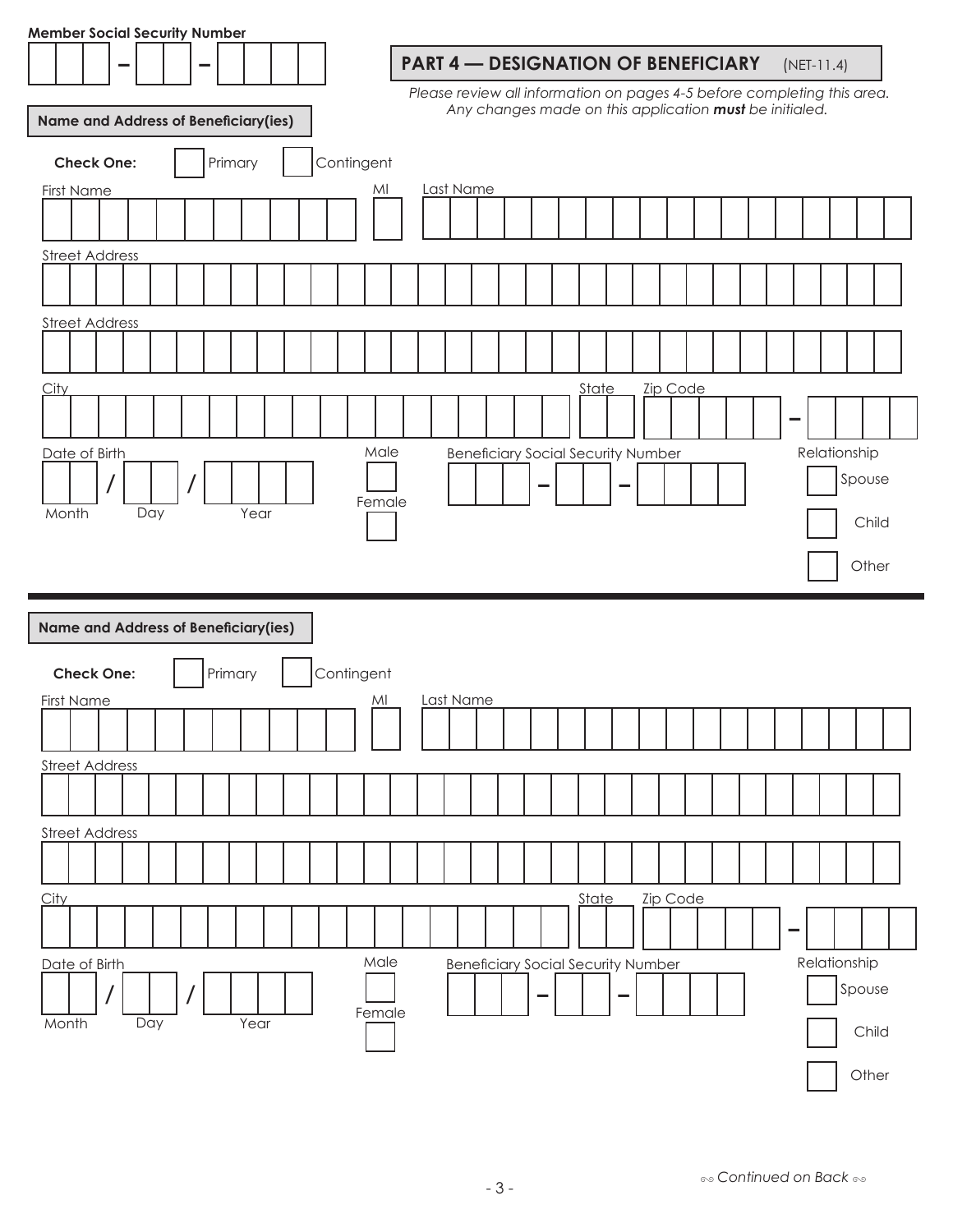|                                                                                                                                                                                                                                                                                                                                                                                                                                                                                                                                                                                                                                                                                                                                                                                    |  |                                                                     |                                                                          |            |        |  |  |                                           |  | <b>Member Social Security Number</b> |  |       |  |  |          |  |  |  |  |  |              |        |  |
|------------------------------------------------------------------------------------------------------------------------------------------------------------------------------------------------------------------------------------------------------------------------------------------------------------------------------------------------------------------------------------------------------------------------------------------------------------------------------------------------------------------------------------------------------------------------------------------------------------------------------------------------------------------------------------------------------------------------------------------------------------------------------------|--|---------------------------------------------------------------------|--------------------------------------------------------------------------|------------|--------|--|--|-------------------------------------------|--|--------------------------------------|--|-------|--|--|----------|--|--|--|--|--|--------------|--------|--|
|                                                                                                                                                                                                                                                                                                                                                                                                                                                                                                                                                                                                                                                                                                                                                                                    |  |                                                                     |                                                                          |            |        |  |  |                                           |  |                                      |  |       |  |  |          |  |  |  |  |  |              |        |  |
| <b>Name and Address of Beneficiary(ies)</b>                                                                                                                                                                                                                                                                                                                                                                                                                                                                                                                                                                                                                                                                                                                                        |  |                                                                     |                                                                          |            |        |  |  |                                           |  |                                      |  |       |  |  |          |  |  |  |  |  |              |        |  |
| <b>Check One:</b>                                                                                                                                                                                                                                                                                                                                                                                                                                                                                                                                                                                                                                                                                                                                                                  |  | Primary                                                             |                                                                          | Contingent |        |  |  |                                           |  |                                      |  |       |  |  |          |  |  |  |  |  |              |        |  |
| <b>First Name</b>                                                                                                                                                                                                                                                                                                                                                                                                                                                                                                                                                                                                                                                                                                                                                                  |  |                                                                     |                                                                          |            | MI     |  |  | Last Name                                 |  |                                      |  |       |  |  |          |  |  |  |  |  |              |        |  |
|                                                                                                                                                                                                                                                                                                                                                                                                                                                                                                                                                                                                                                                                                                                                                                                    |  |                                                                     |                                                                          |            |        |  |  |                                           |  |                                      |  |       |  |  |          |  |  |  |  |  |              |        |  |
| <b>Street Address</b>                                                                                                                                                                                                                                                                                                                                                                                                                                                                                                                                                                                                                                                                                                                                                              |  |                                                                     |                                                                          |            |        |  |  |                                           |  |                                      |  |       |  |  |          |  |  |  |  |  |              |        |  |
|                                                                                                                                                                                                                                                                                                                                                                                                                                                                                                                                                                                                                                                                                                                                                                                    |  |                                                                     |                                                                          |            |        |  |  |                                           |  |                                      |  |       |  |  |          |  |  |  |  |  |              |        |  |
| <b>Street Address</b>                                                                                                                                                                                                                                                                                                                                                                                                                                                                                                                                                                                                                                                                                                                                                              |  |                                                                     |                                                                          |            |        |  |  |                                           |  |                                      |  |       |  |  |          |  |  |  |  |  |              |        |  |
|                                                                                                                                                                                                                                                                                                                                                                                                                                                                                                                                                                                                                                                                                                                                                                                    |  |                                                                     |                                                                          |            |        |  |  |                                           |  |                                      |  |       |  |  |          |  |  |  |  |  |              |        |  |
|                                                                                                                                                                                                                                                                                                                                                                                                                                                                                                                                                                                                                                                                                                                                                                                    |  |                                                                     |                                                                          |            |        |  |  |                                           |  |                                      |  |       |  |  |          |  |  |  |  |  |              |        |  |
| City                                                                                                                                                                                                                                                                                                                                                                                                                                                                                                                                                                                                                                                                                                                                                                               |  |                                                                     |                                                                          |            |        |  |  |                                           |  |                                      |  | State |  |  | Zip Code |  |  |  |  |  |              |        |  |
|                                                                                                                                                                                                                                                                                                                                                                                                                                                                                                                                                                                                                                                                                                                                                                                    |  |                                                                     |                                                                          |            |        |  |  |                                           |  |                                      |  |       |  |  |          |  |  |  |  |  |              |        |  |
| Date of Birth                                                                                                                                                                                                                                                                                                                                                                                                                                                                                                                                                                                                                                                                                                                                                                      |  |                                                                     |                                                                          |            | Male   |  |  | <b>Beneficiary Social Security Number</b> |  |                                      |  |       |  |  |          |  |  |  |  |  | Relationship |        |  |
|                                                                                                                                                                                                                                                                                                                                                                                                                                                                                                                                                                                                                                                                                                                                                                                    |  |                                                                     |                                                                          |            |        |  |  |                                           |  |                                      |  |       |  |  |          |  |  |  |  |  |              | Spouse |  |
| Day<br>Month                                                                                                                                                                                                                                                                                                                                                                                                                                                                                                                                                                                                                                                                                                                                                                       |  | Year                                                                |                                                                          |            | Female |  |  |                                           |  |                                      |  |       |  |  |          |  |  |  |  |  |              | Child  |  |
|                                                                                                                                                                                                                                                                                                                                                                                                                                                                                                                                                                                                                                                                                                                                                                                    |  |                                                                     |                                                                          |            |        |  |  |                                           |  |                                      |  |       |  |  |          |  |  |  |  |  |              |        |  |
|                                                                                                                                                                                                                                                                                                                                                                                                                                                                                                                                                                                                                                                                                                                                                                                    |  |                                                                     |                                                                          |            |        |  |  |                                           |  |                                      |  |       |  |  |          |  |  |  |  |  |              | Other  |  |
| I understand my designated beneficiary(ies) will receive the death benefit coverage authorized by Paragraph 2 of Section 606(a)<br>of the Retirement and Social Security Law.                                                                                                                                                                                                                                                                                                                                                                                                                                                                                                                                                                                                      |  |                                                                     |                                                                          |            |        |  |  |                                           |  |                                      |  |       |  |  |          |  |  |  |  |  |              |        |  |
| I direct the New York State Teachers' Retirement System, in the event of my death prior to retirement, to pay the death benefit<br>and my contributions in one payment to the beneficiary (ies) listed above. If more than one beneficiary is listed, the share of<br>any beneficiary who predeceases me will be equally shared by the surviving beneficiary(ies). I further direct that if I survive all<br>designated primary beneficiaries, the benefit shall be paid in equal shares to the surviving contingent beneficiary(ies). If I<br>should survive all designated beneficiaries, the amount of any death benefit shall be paid to my estate.<br>A portion of the death benefit coverage under Paragraph 2, Section 606(a) of the Retirement and Social Security Law may |  |                                                                     |                                                                          |            |        |  |  |                                           |  |                                      |  |       |  |  |          |  |  |  |  |  |              |        |  |
| continue into retirement. The individuals listed above or on the most recently filed Designation of Beneficiary form are the<br>beneficiary (ies) for this coverage.                                                                                                                                                                                                                                                                                                                                                                                                                                                                                                                                                                                                               |  |                                                                     |                                                                          |            |        |  |  |                                           |  |                                      |  |       |  |  |          |  |  |  |  |  |              |        |  |
| I certify that the information I provide on this application is correct. I understand that I must contribute between 3% to 6%,<br>based on my earnings. If my death occurs prior to retirement or the termination of my membership, those contributions,<br>with interest, will be paid to my designated beneficiary (ies) or my estate.                                                                                                                                                                                                                                                                                                                                                                                                                                           |  |                                                                     |                                                                          |            |        |  |  |                                           |  |                                      |  |       |  |  |          |  |  |  |  |  |              |        |  |
| By filing this application, I claim any prior service for which I am eligible. I also understand that my address may be<br>updated based on the submission of payroll data by my employer.                                                                                                                                                                                                                                                                                                                                                                                                                                                                                                                                                                                         |  |                                                                     |                                                                          |            |        |  |  |                                           |  |                                      |  |       |  |  |          |  |  |  |  |  |              |        |  |
|                                                                                                                                                                                                                                                                                                                                                                                                                                                                                                                                                                                                                                                                                                                                                                                    |  | This application must be signed and notarized in order to be valid. |                                                                          |            |        |  |  |                                           |  |                                      |  |       |  |  |          |  |  |  |  |  |              |        |  |
| Signature of<br>Applicant $\rightarrow$                                                                                                                                                                                                                                                                                                                                                                                                                                                                                                                                                                                                                                                                                                                                            |  |                                                                     | Married women must use their given name (Mary Smith not Mrs. John Smith) |            |        |  |  |                                           |  |                                      |  |       |  |  |          |  |  |  |  |  |              |        |  |
|                                                                                                                                                                                                                                                                                                                                                                                                                                                                                                                                                                                                                                                                                                                                                                                    |  |                                                                     |                                                                          |            |        |  |  |                                           |  |                                      |  |       |  |  |          |  |  |  |  |  |              |        |  |
|                                                                                                                                                                                                                                                                                                                                                                                                                                                                                                                                                                                                                                                                                                                                                                                    |  |                                                                     |                                                                          |            |        |  |  |                                           |  |                                      |  |       |  |  |          |  |  |  |  |  |              |        |  |
|                                                                                                                                                                                                                                                                                                                                                                                                                                                                                                                                                                                                                                                                                                                                                                                    |  |                                                                     |                                                                          |            |        |  |  |                                           |  |                                      |  |       |  |  |          |  |  |  |  |  |              |        |  |
| personally known to me or proved to me on the basis of satisfactory evidence to be the individual whose name is                                                                                                                                                                                                                                                                                                                                                                                                                                                                                                                                                                                                                                                                    |  |                                                                     |                                                                          |            |        |  |  |                                           |  |                                      |  |       |  |  |          |  |  |  |  |  |              |        |  |
| subscribed to the within instrument, and acknowledged to me that he/she executed the same in his/her capacity,                                                                                                                                                                                                                                                                                                                                                                                                                                                                                                                                                                                                                                                                     |  |                                                                     |                                                                          |            |        |  |  |                                           |  |                                      |  |       |  |  |          |  |  |  |  |  |              |        |  |
| and that by his/her signature on the instrument, the individual, or the person upon behalf of which the individual                                                                                                                                                                                                                                                                                                                                                                                                                                                                                                                                                                                                                                                                 |  |                                                                     |                                                                          |            |        |  |  |                                           |  |                                      |  |       |  |  |          |  |  |  |  |  |              |        |  |
| acted, executed the instrument.                                                                                                                                                                                                                                                                                                                                                                                                                                                                                                                                                                                                                                                                                                                                                    |  |                                                                     |                                                                          |            |        |  |  |                                           |  |                                      |  |       |  |  |          |  |  |  |  |  |              |        |  |
|                                                                                                                                                                                                                                                                                                                                                                                                                                                                                                                                                                                                                                                                                                                                                                                    |  |                                                                     |                                                                          |            |        |  |  |                                           |  |                                      |  |       |  |  |          |  |  |  |  |  |              |        |  |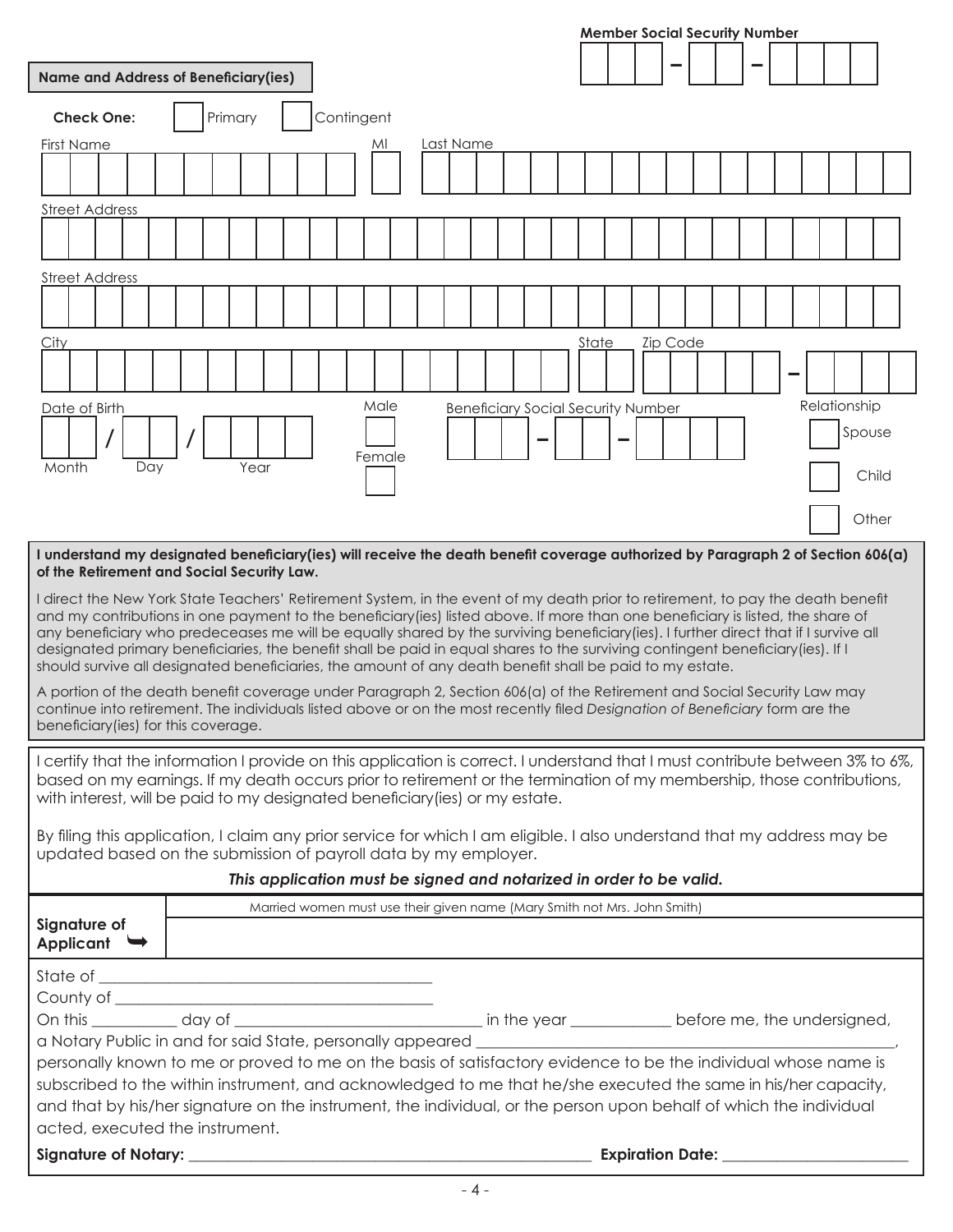# **DESIGNATION OF BENEFICIARY**

- **If you wish to name more than three beneficiaries, please ask your school business office for an additional** *Designation of Beneficiary* **(NET-11.4) form to complete and submit with this application.**
- **If you wish to designate a custodian for a minor, a testamentary trust, an intervivos trust, or a corporation, please contact us at (800) 348-7298, Ext. 6130 for instructions to properly complete the designation.**
- **For each beneficiary, be sure you have checked either primary or contingent.**
- **At least one beneficiary must be designated as primary.**
- **Contingent beneficiaries should be listed after the primary.**
- **Do not number beneficiaries.**
- **List all requested information for each beneficiary. For married women, use their given name (Mary Smith not Mrs. John Smith).**
- **An unborn child may not be named as a beneficiary.**
- **If you wish to name your estate as beneficiary, please write "MY ESTATE" on the beneficiary name line. We also suggest that you contact your tax advisor to determine if this designation is in your best interest.**
- **Percentage allocations for each category (primary or contingent) must equal 100%. Only whole number percentage designations are allowed.**
- **If your beneficiary designation is deemed invalid, we will update your beneficiary as your estate until a valid designation is filed.**

# **DEATH BENEFIT ELECTION**

Each new member of the Retirement System has death benefit coverage under Paragraph 2 of Section 606 of the Retirement and Social Security Law.

The Paragraph 2 death benefit is payable if death occurs while in active service. It provides one year's salary after a year of member service, increasing each year to a maximum of three years' salary after three or more years of member service. The benefit is reduced after age 60 by 4% per year, up to a maximum reduction of 40% at age 70. (Reductions begin at age 61; age is not rounded and the reduction is not prorated.)

Paragraph 2 also provides a survivor benefit after retirement. The death benefit in effect at the time of retirement is reduced to 50% during the first year of retirement, 25% during the second year of retirement, and 10% of the benefit in effect at age 60 (or at retirement, if earlier than age 60) for the third and future years.

Once we receive your membership application, we will send you an acknowledgement letter. To learn more about your membership, we urge you to read *Your First Look at NYSTRS* and the *Active Members' Handbook*, which are available in the Library at NYSTRS.org.

NYSTRS is required by state and federal laws to collect personal information and maintain records to ensure an accurate calculation of any benefits that may be payable. This information is disclosed only where authorized by law. Failure to provide all necessary information may interfere with timely payment of benefits.

NYSTRS' Privacy Policy identifies and describes the types of information collected and how the information is used. The complete policy is available at: https://www.nystrs.org/Privacy-Policy. For questions regarding the policy, email communit@nystrs.org or write to NYSTRS, Attn: Public Information Office, 10 Corporate Woods Drive, Albany NY 12211-2395.